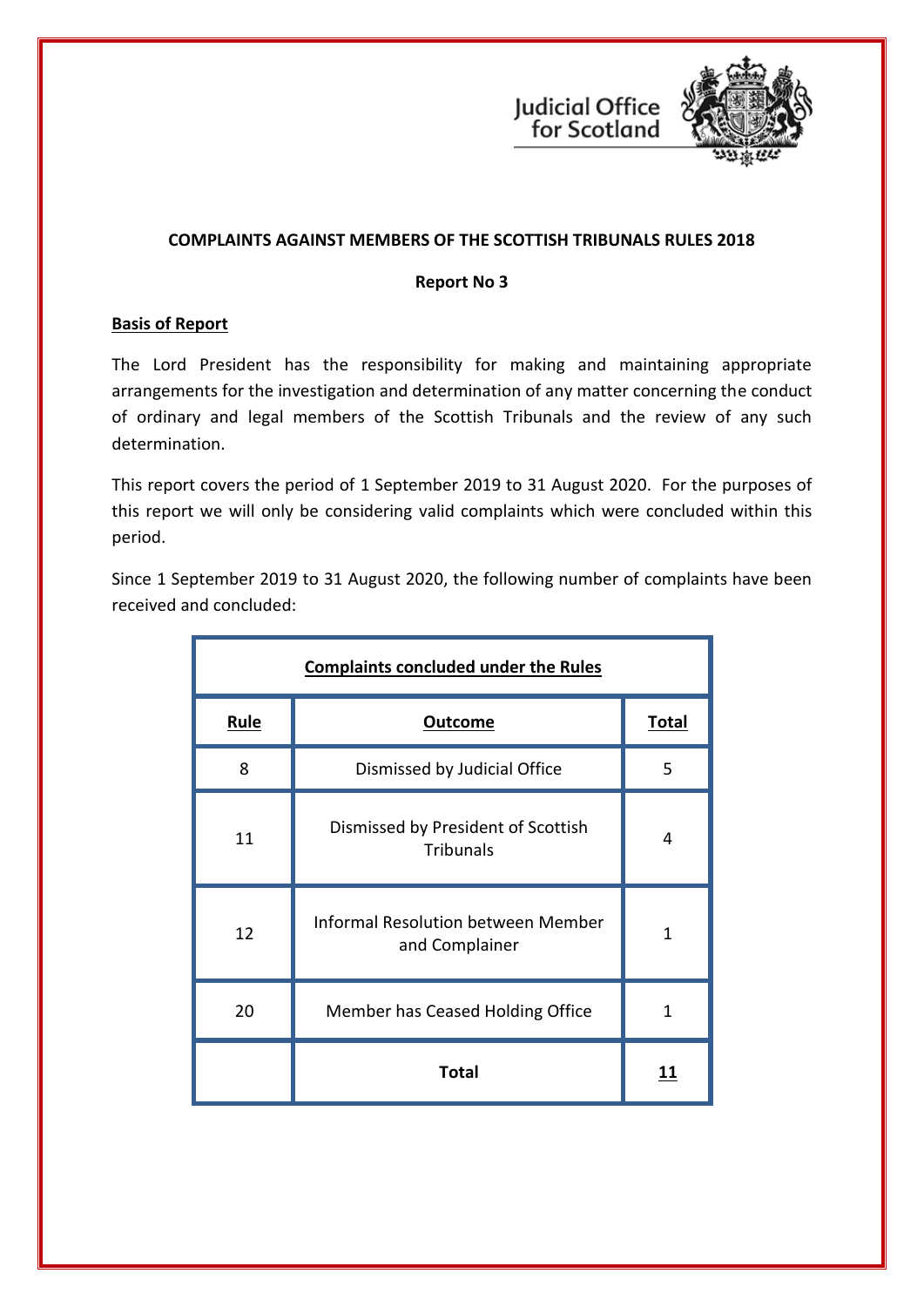



#### **Dismissed by Judicial Office**

**Rule 8:** The JOS concluded 5 complaints under this Rule:

o All 5 complaints were dismissed under Rule 8(4)(b) – *it is about a judicial decision.*

### **Dismissed by President of Scottish Tribunals**

**Rule 11:** The JOS concluded 4 complaints under this Rule:

o All 4 complaints were dismissed under Rule 11(4)(f) – *it is without substance.*

### **Referred to an Investigating Judicial Office Holder**

In this reporting period, one complaint was referred to an Investigating Judicial Office Holder for investigation and concluded.

o 1 complaint was resolved to the satisfaction of the person complaining and the judicial office holder concerned without further investigation.

#### **Member Ceases to Hold Office**

**Rule 20:** 1 complaint was dismissed under this Rule as the member had ceased to hold office.

# **Outstanding Complaints**

As of 1 September 2020, there is currently outstanding complaints under consideration.

A copy of the Rules and associated guidance can be found on our website: <https://www.judiciary.scot/home/publications/tribunal-complaints>